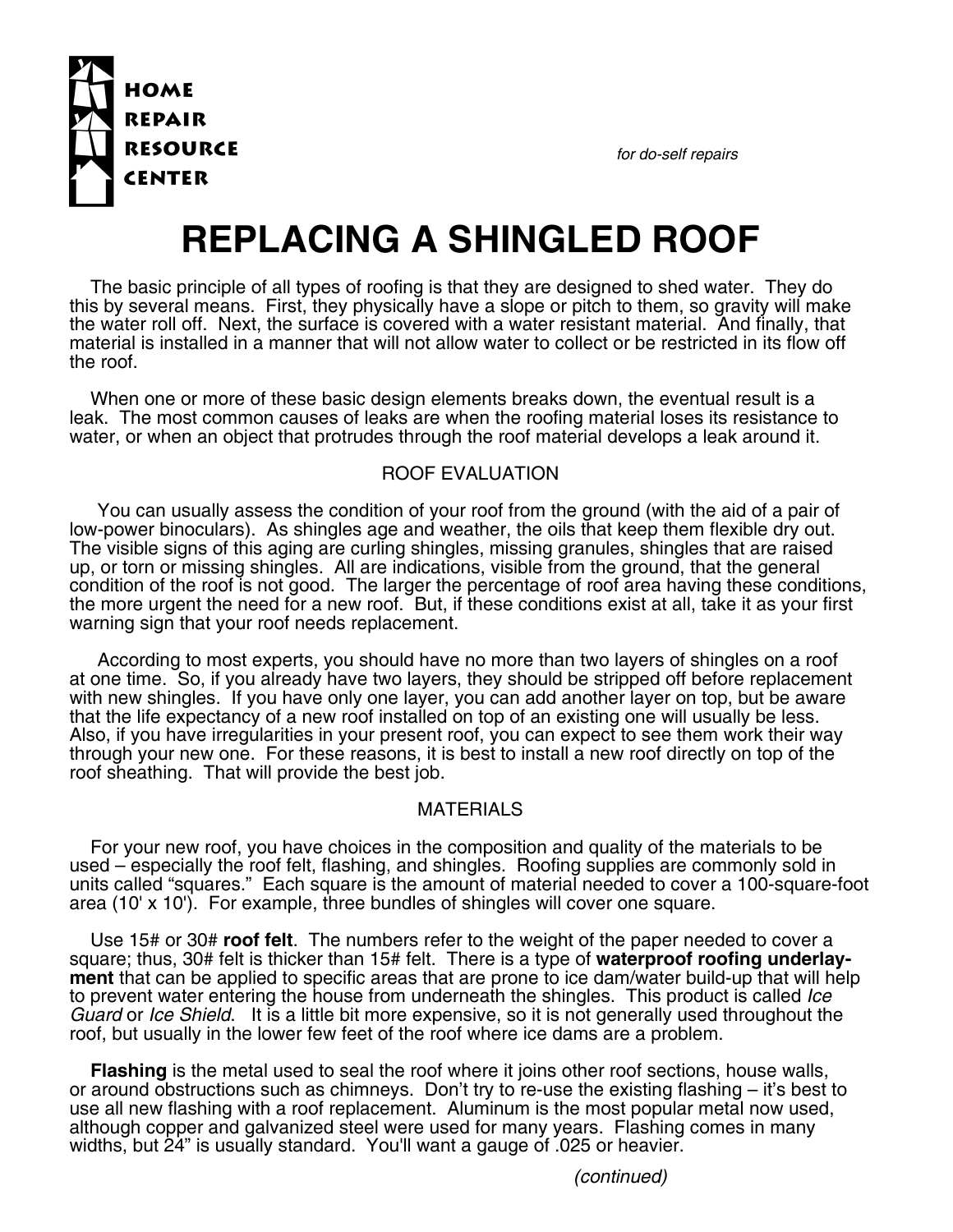An asphalt **three-tab shingle**, made of either a fiberglass or organic base, is the most common type of shingle now used. Although shingles will usually be referred to as "asphalt" or "fiberglass," the difference isn't so clear-cut. Part of the confusion lies in the fact that fiberglass shingles are made from asphalt, and really should be called "fiberglass-asphalt shingles." Both types of shingles have a base mat that is surfaced with mineral aggregates. In organic asphalt shingles, that base mat consists of felt made from rags, and paper wood pulp that is saturated<br>and coated with asphalt. In fiberglass-asphalt shingles, the mat is made from glass fiber mat coated with asphalt.

Both type of shingle are commonly used today. (Although fiberglass shingles have a better fire rating than organic asphalt, both are considered acceptable.) Your choice will generally depend on aesthetics, availability, and cost – and maybe on the time of year you'll be installing the shingles. Fiberglass-based shingles are coated (not saturated) with asphalt, so they don't get as soft during hot-weather installations and aren't so easily damaged. On the other hand, fiberglass shingles are more difficult to work with in very cold weather because they become brittle and can crack if flexed. For that reason, organic shingles may be a better choice if your roof will be installed during the late fall or winter months; fiberglass, for a summer installation.

Shingles usually come three bundles to a square. They are described by the number of years they are guaranteed (20-year, 25-year, 30-year...), which correlates to the quality and weight of the shingle. Generally, the more expensive shingles, whether organic asphalt or fiberglassasphalt, will come with a longer warranty, some extending to 25 - 30 years.

Venting of roofs has become standard, as a way of allowing hot, moisture-laden air to escape from beneath the roof and extend the life of the shingles by keeping the attic cooler so that the shingles won't dry out or curl. Vents also remove moisture that causes mold, wood rot and problems with the insulation. They should be installed at the same time as the roofing material. There are many types of vents to choose from, each with a "best application" and a different installation method: soffit vents, "mushroom cans," ridge or gable vents and powered ventilators.<br>The different types can be used singly or in combination, but there should be one square foot of venting for each three hundred cubic feet of attic space.

## INSTALLATION

A permit may be required for a new roof; check with your city's Building Department before you start, to make sure you meet their requirements. (In Cleveland Heights, you need a permit only if the job involves replacing any of the supporting structure of the roof – joists, beams, etc. – or if all the sheathing will be replaced. If you will be applying a second layer of shingles over an existing layer or replacing only part of the roof sheathing, no permit is needed.)

It's best to install your new roof when the daytime temperature will be between  $50^{\circ}$  and  $75^{\circ}$ . Below 50°, shingles can develop hairline cracks that shorten their life; above 75°, walking on the roof during installation can remove the protective granules and shorten the life of the shingles.

If you're stripping off the old shingles, take this opportunity to check the condition of the roof deck for any deterioration or rotting, and replace any wood necessary. (This is also a good chance to blow insulation into your finished or semi-finished attic; use baffles for ventilation.)

The first item you should install after the wood sheathing is completed is rubberized roofing underlayment (i.e., Ice-Guard) along the bottom three feet of the roof. While Ice Guard is selfadhesive, you should make sure that you wrap it around the bottom edge of the deck and secure it to the fascia board with a few staples before the gutter is replaced. Also, center a piece of Ice Guard along each valley with the sides extended up the adjacent sections of the roof, to help protect these vulnerable areas from water leakage. (The valley flashing will be placed over the Ice Guard and nailed in place – see below.) After the Ice Guard has been installed, cover the remaining roof area with roofing felt. Install each piece of felt paper parallel to the bottom edge of the roof, overlapping the previous piece by 2 to 4 inches. The Roofing Materials

*(continued)*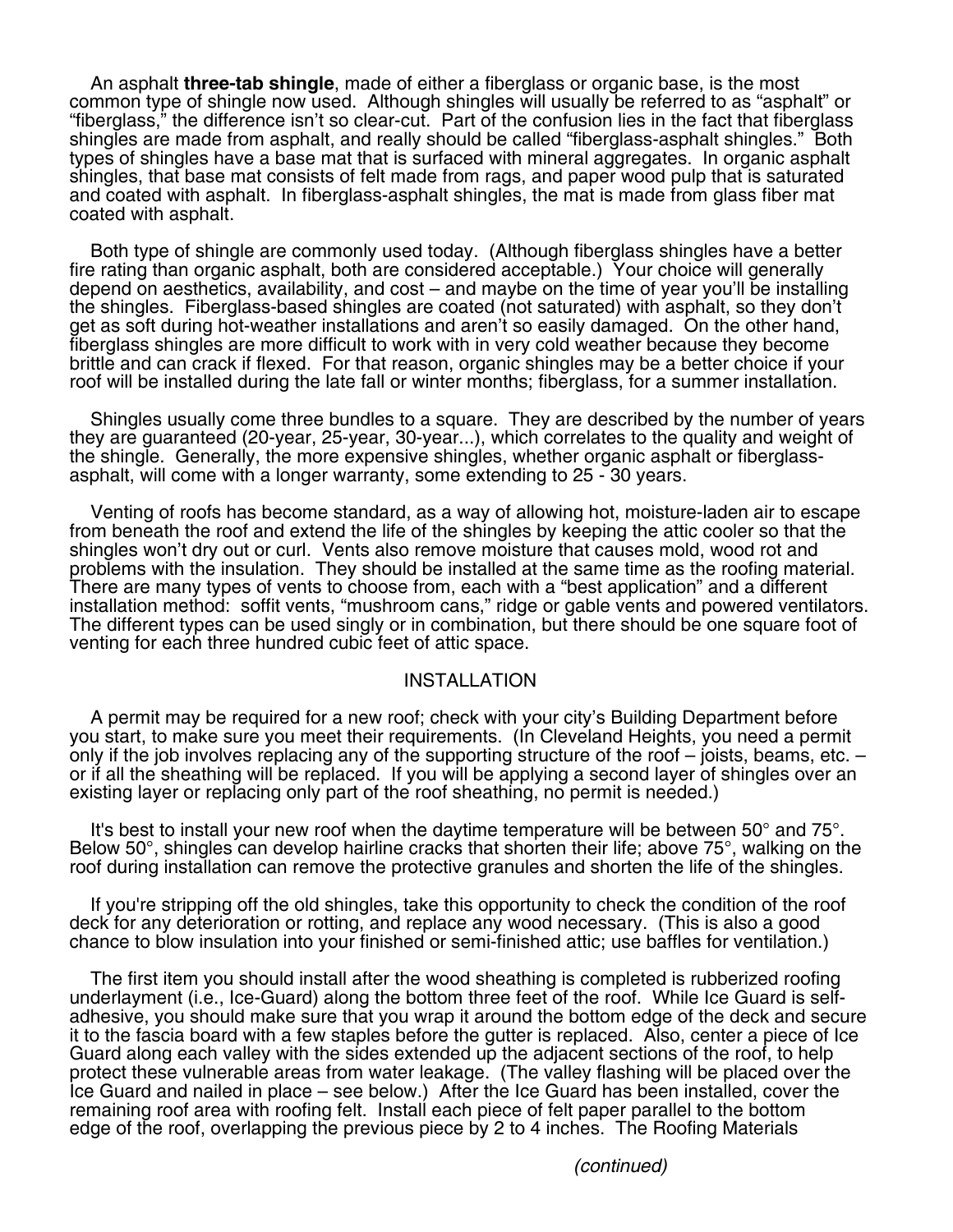Manufacturing Association suggests that the Ice-Guard also be positioned along dormers and chimneys before the metal flashing is installed.

Next, install a metal **drip edge** at the bottom edge of the roof. Nail the drip edge in place with roofing nails spaced 12" apart. It's also a good idea to install drip edge along the rake edges of the roof (the sides sloping down from the peak), so the shingles can be extended on top of the drip edge and out from the roof a bit, allowing water to drip freely away from trim and siding; this drip edge installed along the rake edges is nailed *on top of* the roofing felt – *see below.*

 Roofing felt is usually stapled down with a staple gun, making it secure enough to walk on without slipping or tearing. If you will be installing a vent that protrudes through the roof deck, first cut a hole in the sheathing for the vent; cover the hole with felt and then cut through the felt.)

After felting the roof, nail drip edge along the rake edges as described above. Then, install the flashing. In a valley (the area where two roof sections join,) first butter the area with plastic roof cement. Then, crease the flashing, center it over the valley and push it into the cement. Nail along the edges only, about 8" apart.

You also need to flash any places where the top of the roof meets a vertical house wall. Here, insert one side of the creased flashing up underneath the bottom row of wood siding or shingles about 8"; then, after the roofing shingles have been installed, use roof cement to butter the bottom of the other side of the flashing, lay it on top of the shingles and nail the edge, and cover it with cut shingle tabs cemented in place *(see Illustration 1.)* 

Use step flashing (smaller rectangles of metal flashing) against the side of a chimney. Weave the lower edge with the shingles as they are installed around the chimney *(see Illustration 2.)* Then, place cap flashing over the step flashing. The upper edge of the cap flashing should be bent about 3/8" *Illustration 1: Flashing between the* and inserted into a groove cut into the side of the chimney and mortared in place *(see Illustrations 3 and 4.)* 





*Illustration 2:* Step flashing **Illustration 3: Front and side cap flashings set into against chimney and mortared into place** *against chimney chiseled mortar joints and mortared into place* 

Step flashing is also used along dormers and other walls that extend up from the rake slope of the roof. Insert one side of the flashing piece under the wood siding or shingles, and then<br>weave the lower edge with the shingles as they are installed, as you did along the chimney (see Illustration 5 on next page.) For soil pipes, use pre-made flashing collars that you simply slip over the pipe and interweave with the shingles.